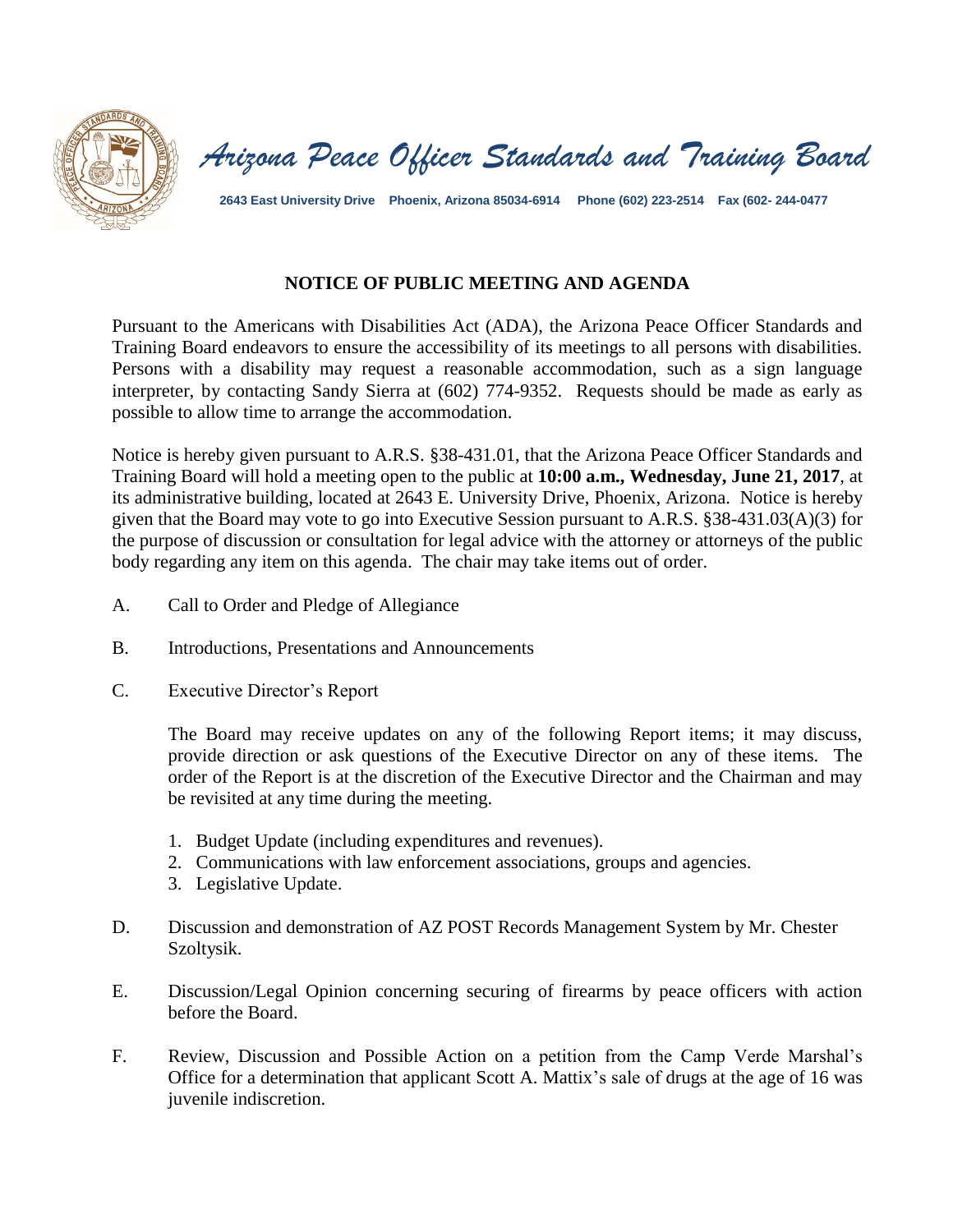## G. Final Action Cases – Review, Discussion and Possible Action

*Accept, Reject, or Modify the Findings of Fact and Conclusions of Law of the Administrative Law Judge Decision and vote on appropriate disposition on the following case:*

|  | 1. Richard C. Guinn |  | 16-003 |  |  | Apache County Sheriff's Office |  |
|--|---------------------|--|--------|--|--|--------------------------------|--|
|--|---------------------|--|--------|--|--|--------------------------------|--|

*Accept, Reject, or Modify proposed Consent Agreements on the following cases*:

| 2. Jeffrey J. Bennett    | 17-058 | Maricopa County Sheriff's Office  |
|--------------------------|--------|-----------------------------------|
| 3. Terry J. Estrada      | 16-147 | Graham County Sheriff's Office    |
| 4. Marcor E. Greenwood   | 17-057 | Navajo County Sheriff's Office    |
| 5. William F. Lebbs      | 17-052 | Casa Grande Police Department     |
| 6. Shane D. Pollard      | 16-137 | Goodyear Police Department        |
| 7. Steven S. Pupkoff     | 17-016 | <b>Tucson Police Department</b>   |
| 8. Christopher M. Radtke | 16-159 | Pima County Sheriff's Department  |
| 9. Scott W. Rose         | 17-047 | <b>Florence Police Department</b> |
| 10. Daniel M. Santa Cruz | 15-114 | <b>Tucson Police Department</b>   |
| 11. John E. Woods        | 15-138 | <b>Mesa Police Department</b>     |

*Accept, Reject, or Modify the Findings of Fact and Conclusions of Law and vote on appropriate disposition on the following cases:*

| 17-010   | <b>Quartzsite Police Department</b> |
|----------|-------------------------------------|
| 15-073   | Maricopa Police Department          |
| 16-172   | AZ Department of Public Safety      |
| 16-148   | <b>Yuma Police Department</b>       |
| $16-130$ | <b>Tucson Police Department</b>     |
|          |                                     |

## H. New Cases – Review, Discussion and Possible Action

| 1. Gregory L. Hunter Jr.  | 17-036 | AZ Department of Public Safety        |
|---------------------------|--------|---------------------------------------|
| 2. Anne C. Miguel         | 16-025 | Tohono O'odham Police Department      |
| 3. Kevin E. Williams      | 17-054 | AZ Department of Public Safety        |
| 4. Matthew A. Hedrick     | 17-051 | Pinal County Sheriff's Office         |
| 5. Matthew L. Mansfield   | 17-005 | <b>ASU Police Department</b>          |
| 6. Jaime F. Gutierrez     | 15-182 | <b>Tucson Police Department</b>       |
| 7. Heriberto Filerio      | 17-061 | Yuma Police Department                |
| 8. Christopher M. Lane    | 16-134 | Mohave County Sheriff's Office        |
| 9. Edward A. Oros         | 16-196 | Phoenix Police Department             |
| 10. Jennifer L. Brown     | 15-118 | AZ Department of Transportation – ECD |
| 11. Paul V. Chavez        | 15-126 | <b>Scottsdale Police Department</b>   |
| 12. William E. Jones II   | 17-059 | Pima County Sheriff's Department      |
| 13. Sylvester R. Thornton | 15-151 | <b>Scottsdale Police Department</b>   |